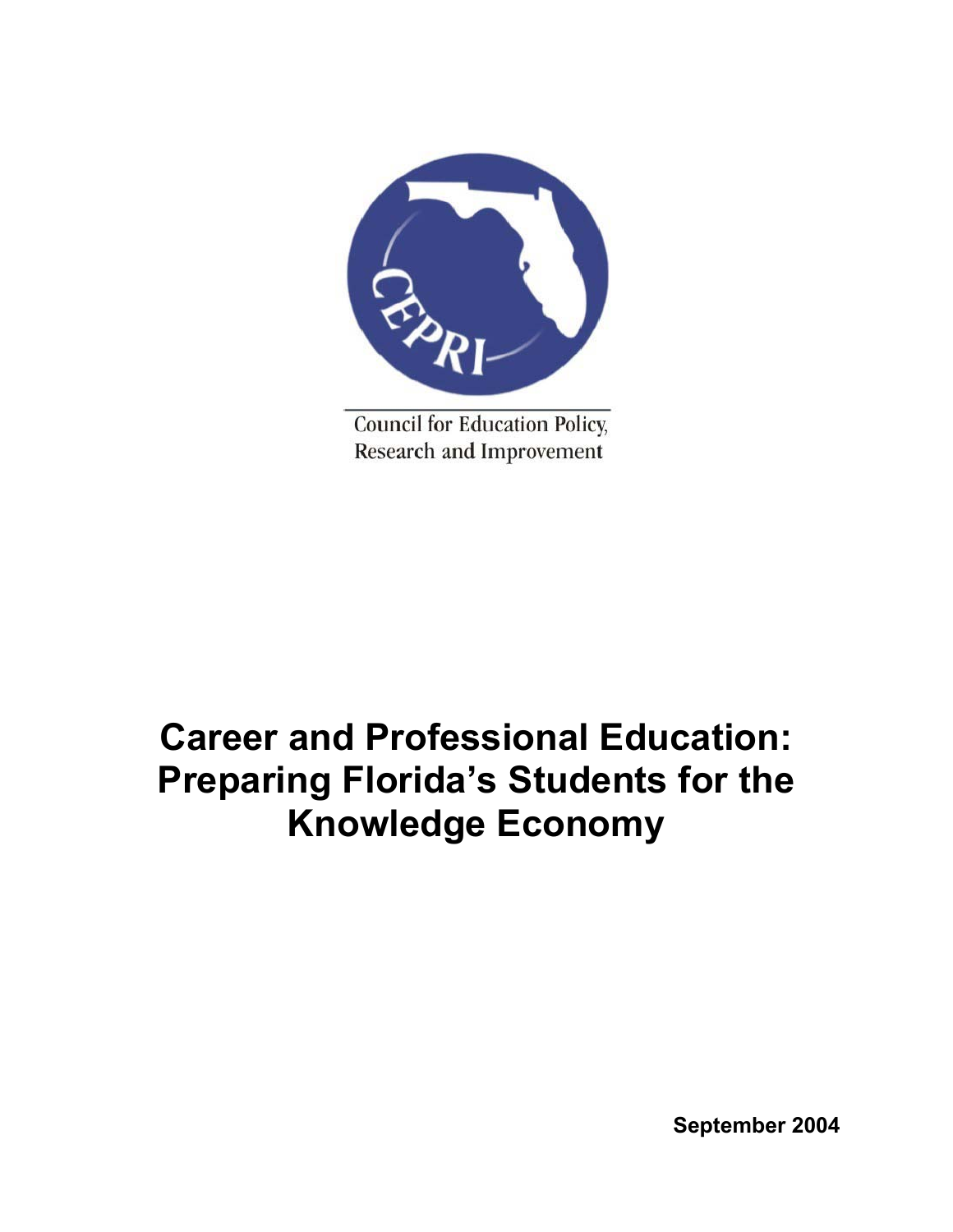## **THE GOAL**

In the course of developing a Master Plan for K-20 Education, the Council for Education Policy, Research and Improvement (CEPRI) has identified **career and professional education** as a primary area where increased focus, resources and new approaches will produce a very significant improvement in the quality and effectiveness of Florida's education system. Career and professional education encompasses those activities in high school that prepare students for the challenges of the workplace and for entry into postsecondary education at a technical center, community college or university. It also includes the coordination of the K-12 and postsecondary sectors in providing students with high quality experiences that ensure success in the workplace.

Achieving this significant improvement requires a combination of a clear and specific goal and taking the steps necessary to achieve the goal. The following goal will ensure students acquire the academic and personal skills needed for them to be successful as they leave their K-12 educational experience:

## **All students will graduate from high school fully capable of choosing, entering and being successful in either the workplace, further career education, or postsecondary degree programs.**

Realizing this goal will have a profound impact on the lives of young people and on Florida's economy. Doing so will require:

- $\Box$  High quality early childhood learning and transition through the middle grades with effective counseling and guidance throughout the process; and
- Programs in middle and high school which build on and reinforce the interests and potential career choices of individual students.

# **THE CHALLENGE**

While Florida has improved its student performance in the elementary and middle grades through the implementation of the A+ Plan, significant challenges remain at the high school level and beyond. It is important to "stay the course" and continue the achievements made at the early grades, but additional reforms are necessary to ensure every student graduates high school with the essential skills for success. A significant percentage of Florida's students currently leave high school without adequate preparation to enter a career or continue into a technical center, community college or university program, as shown by the following:

- $\Box$  Out of every ten ninth graders, three do not earn a high school diploma and drop out of the K-12 system without having attained a basic set of skills necessary to be successful in today's economy.
- $\Box$  Of the seven who do earn a diploma, only four immediately pursue further postsecondary education in a technical center, community college or university – leaving three without the skills and training required for high skill, high wage employment today.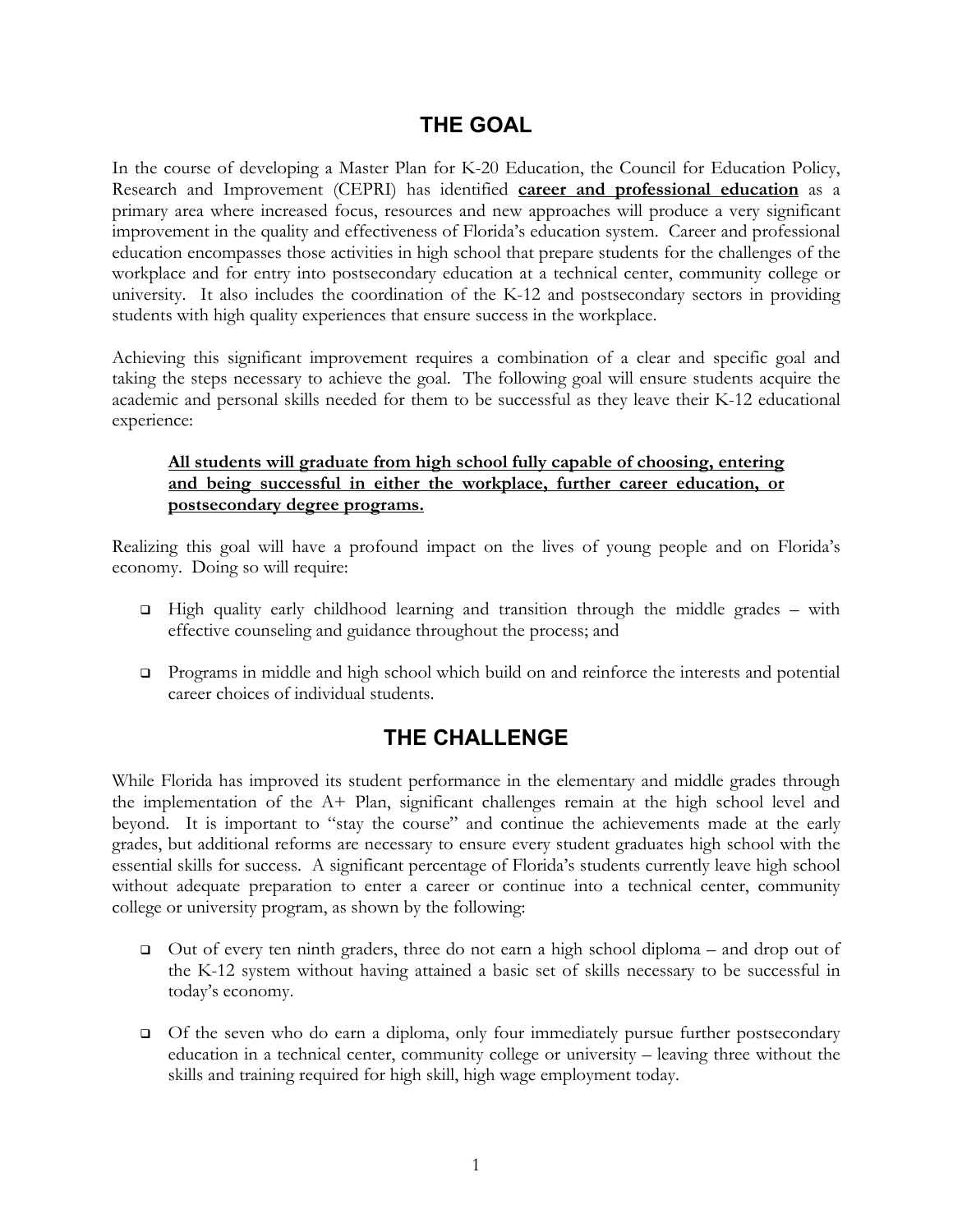**Thus, more than half of ninth grade students are not being adequately prepared to be successful on a personal basis and meet the needs of Florida's economy**. This deficiency in basic skills is a critical barrier to enhancing the economic potential of Florida, given that the vast majority of projected jobs in Florida will require postsecondary education, but not necessarily a bachelor's degree. To overcome this deficiency, three specific issues need to be dealt with – **readiness**, **meaningful career guidance**, and **an optimal learning environment**.

## **Readiness in Fundamental Skills**

While the state has made great strides in improving the reading, mathematics and writing skills of its K-12 population, there remains considerable room for improvement. Florida must continue to improve the reading, writing, and other academic skills of its K-12 population by maintaining and strengthening reforms that have lead to recent gains in performance.

On the Florida Comprehensive Assessment Test (FCAT), student performance has improved but additional efforts are necessary for the achievement of high standards for all students, particularly for students in later grades with the need for acceleration in reading and mathematics. While average student scores have increased, in some cases substantially, a large percentage of Florida's third and eighth graders are not performing at grade level on the state assessment:

- In the 2004 FCAT, 34 percent of third graders scored below grade level on reading, compared to 43 percent in 2001.
- In the 2004 mathematics FCAT, 36 percent of third graders scored below grade level, compared to 48 percent in 2001.

The gains at the upper grades have been less impressive. In the 2004 reading exam, 55 percent of eighth graders scored below grade level, which was down from 57 percent in 2001. The results for eighth graders in mathematics have been flat with 44 percent below grade level in 2004 compared to 45 percent in 2001.

Of particular concern to the Council is the relative lack of improvement seen in the performance of high school students on the tenth grade FCAT assessment. In 2004, 37 percent of tenth graders scored below grade level which was an improvement over the 41 percent in 2001. However, there has been a decline in the performance of tenth graders in the reading assessment. In 2001, 62 percent were below grade level, but in 2004, 66 percent performed below grade level.

Despite improvements in the K-12 school population, many Floridians still require assistance in the acquisition of functional literacy and workplace literacy skills. A large segment of Florida's adult population experience literacy and basic skills deficiencies, with about 20 percent of Florida residents age 25 and older without a high school diploma. It is important to serve the adult and youth populations who have not obtained the necessary skills in elementary and secondary schools. These include immigrants, migrants from other states, high school dropouts and those who exited the K-12 system with remedial needs. Adult general education programs in Florida currently serve more than 350,000 adults. Many of these adults without basic skills are recent dropouts from the K-12 student population: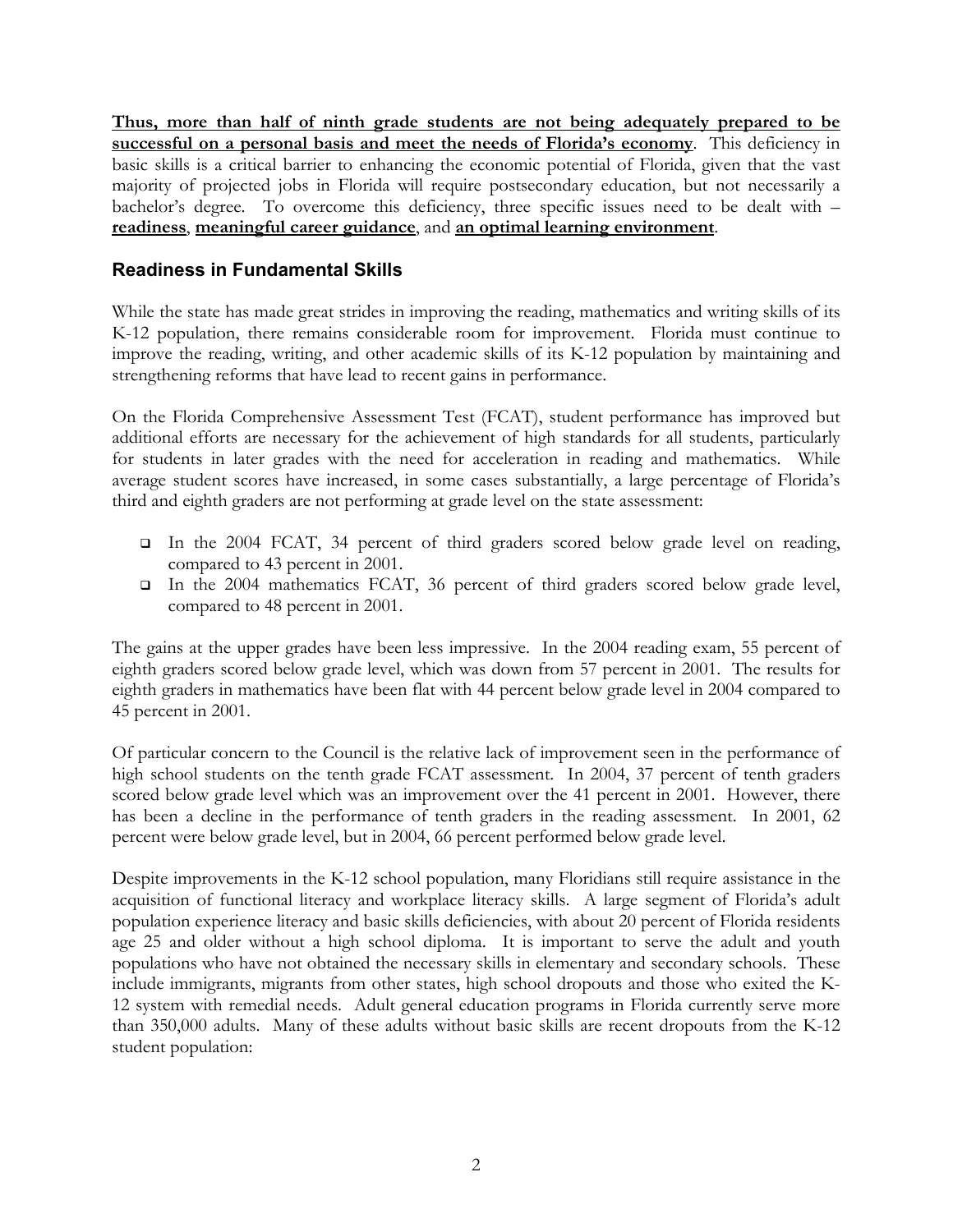- More than  $25,000$  9-12<sup>th</sup> grade students drop out of high school each year; most will never return for a high school diploma, technical certificate or a college degree.
- □ Based on data on the 1990-91 high school dropouts, 68 percent of those dropouts had achieved no educational credential ten years later and less than ten percent had any credential beyond a high school diploma (Florida Education Training and Placement Information Program (FETPIP), 2002).

For students who exit K-12 without a diploma, their future wage earning potential is limited. Ten years following high school graduation, the average full-time wages of Florida public high school graduates exceed those of high school dropouts by 44 percent. In addition, high school dropouts are three times more likely to be incarcerated than high school graduates and six times as likely to be under community supervision (FETPIP, 2001).

## **Readiness for Career and Professional Education**

Many Florida graduates do not master the rigorous curriculum that prepares students for both the workplace and enrollment in a technical center, community college, or a university prior to high school graduation. They are often ill-prepared for subsequent enrollment, as evidenced by the high percentage of students requiring remediation in college. While 93 percent of state university firsttime-in-college students (FTICs) are "ready" in reading, writing and mathematics, only 37 percent of community college FTICs are ready in all three areas. Currently, only about half of Florida's high school graduates take the rigorous curriculum that assures readiness for admission to a Florida state university.

The research clearly shows students who have taken a college preparatory curriculum are much more likely to enroll and succeed in postsecondary education. Recent analysis by CEPRI on the postsecondary success of a high school graduating class demonstrates this finding. In **Postsecondary Progression of 1993-94 Florida Public High School Graduates: 2002 Update**, CEPRI reported the seven year bachelor's degree graduation rate for students who had taken a college preparatory curriculum was significantly higher (49 percent) than for those student who had not (19 percent).

The skills and competencies gained through a rigours curriculum are becoming essential for all students, not just those who are on a fast track to a bachelor's degree. The American Diploma Project, a joint project of The Education Trust, Achieve, Inc., and the Thomas B. Fordham Foundation, recently released a report, **Ready or Not: Creating a High School Diploma That Counts**, intended to guide states in developing a plan to reconnect the expectations of students and employers with the curriculum that is necessary for successful careers. As noted in the report, "Reestablishing the value of the diploma will require the creation of an inextricable link between high school exit expectations and the intellectual challenges that graduates invariably will face in creditbearing college courses or in high-performance, high-growth jobs."

## **Meaningful Career Guidance**

While their aspirations are high for entry into college, many students are not prepared to enter postsecondary education based on the curricular choices they have made in high school. Nationally, the percentage of seniors who plan to attend a four year college has increased from 34 percent to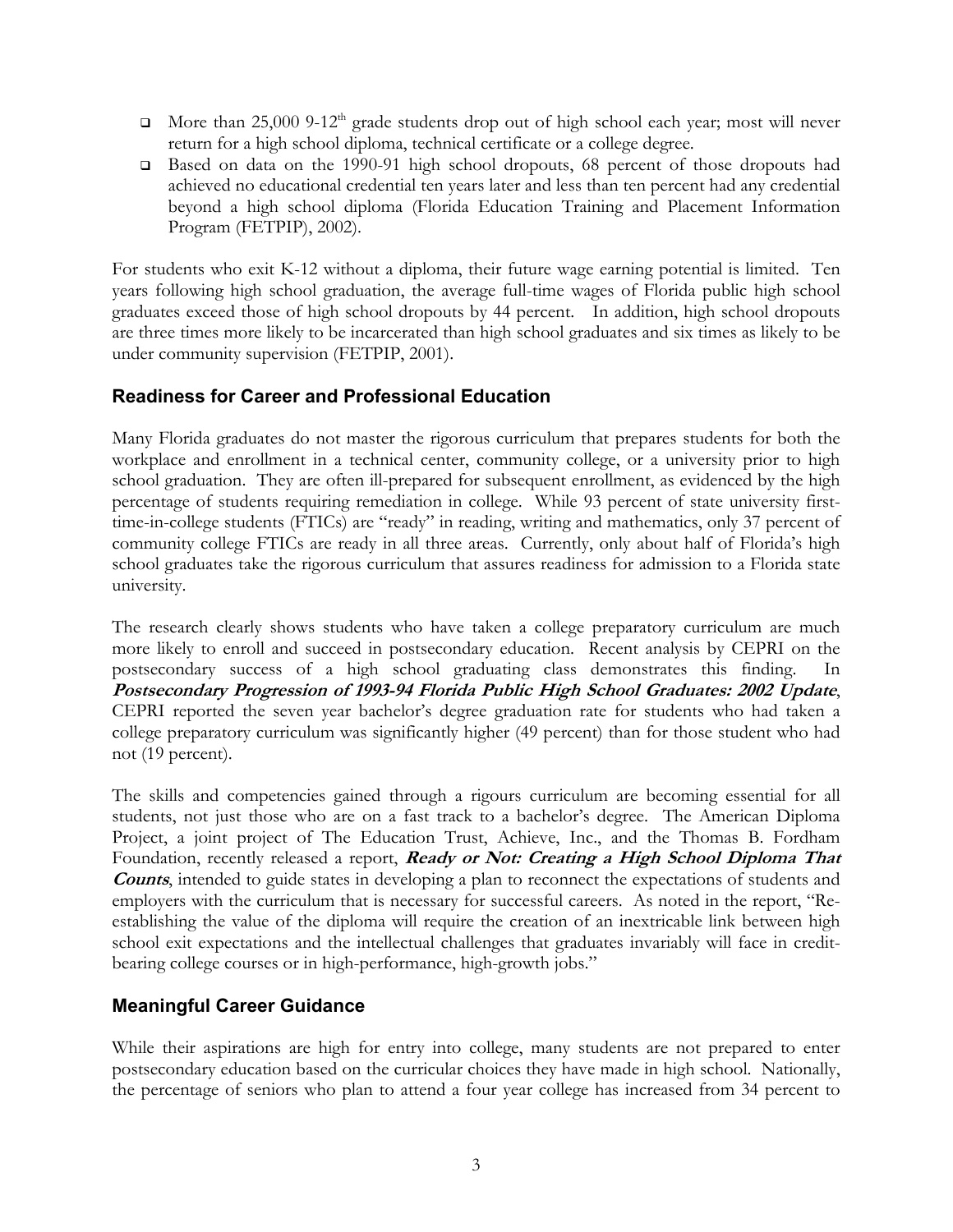more than 50 percent from 1972 to 1992. However, many do not have realistic expectations of what it takes to be successful in college and are not aware of all of their options.

Meaningful career and academic advice is probably not available to students in ways that make a difference. Based on data available for the 2001-02 school year, the statewide student to high school counselor ratio is 364 to 1. The ratios at some high schools were as high as 500 or 600 to 1. It is impossible for counselors to provide adequate advice to such large numbers of students.

## **Optimal Learning Environment: Small Learning Communities**

It is imperative that the educational atmosphere promotes rather than hinders the successful transition of students from school to careers. An important structural issue that affects student achievement is the size of the learning community.

Nationally, the "small schools" movement has been influenced by the participation of the Bill and Melinda Gates Foundation in providing funding for small high schools. The Gates Foundation cites some of the following research when presenting its case for smaller high schools:

- □ Higher average achievement and higher pass rates in core cores
- D Lower dropout rates and more students continuing their education
- Greater effects of school size for low-income and minority students
- Fewer student behavioral problems and more positive student attitudes toward school

Some of the benefits of small schools cited by the Foundation include more personalized learning, higher achievement, more engaged communities of learning, equity, and professional growth for teacher.



Source: National Center for Education Statistics, *Overview of Public Elementary and Secondary Schools and Districts: School Year 2001-02.*

Florida faces a unique and critical challenge with regard to school size. Currently, Florida leads the nation in average school size across all levels: elementary, middle, and high. Florida high schools are over twice the size of the national average of 753 students. In 2003- 04, ninety-six percent of ninth through twelfth graders attended a high school with a student enrollment exceeding the national average. Astoundingly, eightyfive percent of students attended a high school with 1,500 or more students.

Achieving small school objectives can be accomplished within existing schools. School-within-a-school models, for

example, have become more popular as the size of schools in Florida has become larger. These smaller learning communities of generally 200 to 500 students can provide the benefits of a small school without the capital expense of building new, smaller schools.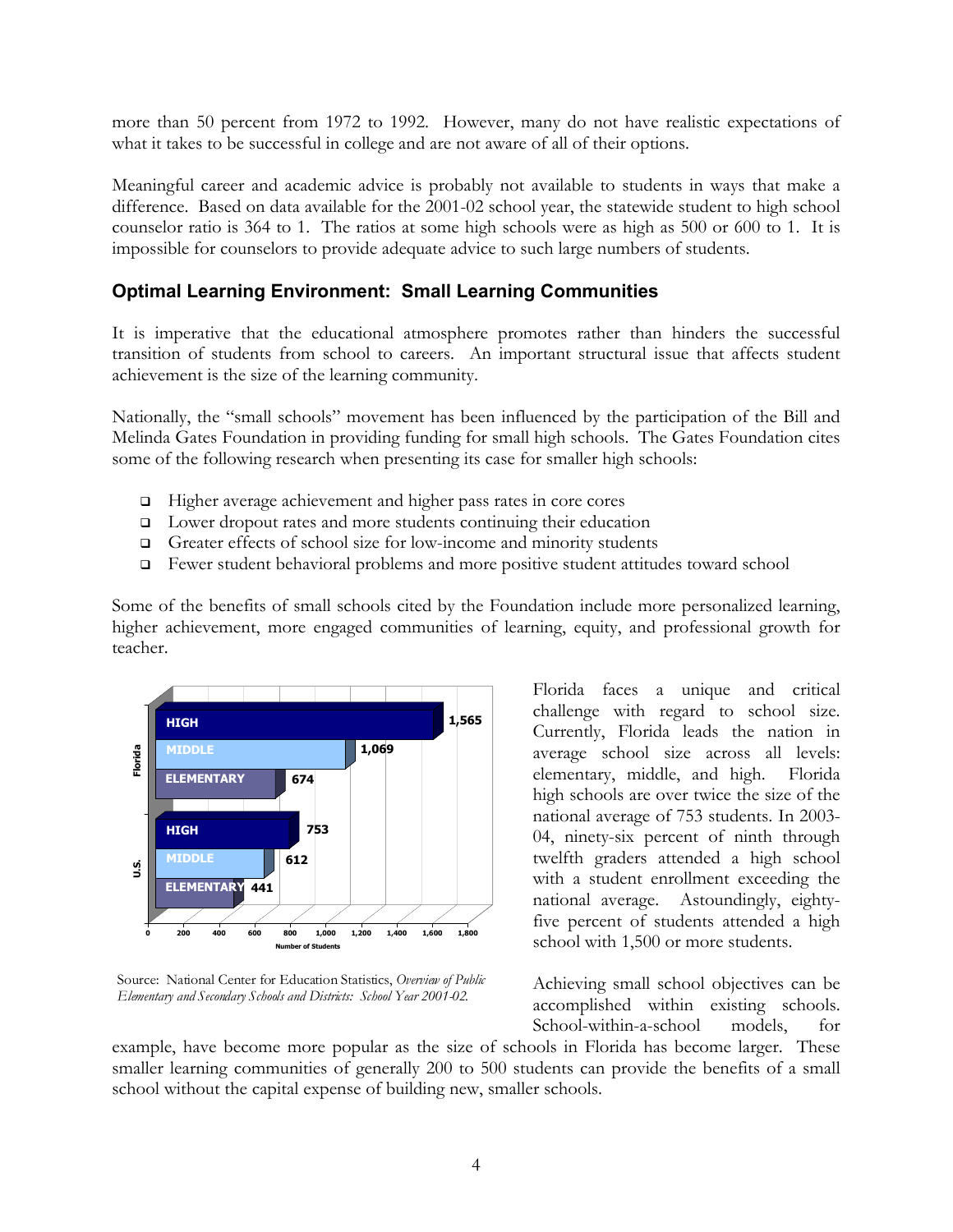The Florida Legislature had implemented a statutory revision to limit the size of new educational facilities, allowing for school-within-a-school models to accommodate existing schools with populations that exceeded the new capacity limits. The 2003 Legislature repealed this statute due in large part to the reality of implementing the 2002 voter-approved constitutional amendment to reduce class size.

# **OVERCOMING THE CHALLENGES**

To overcome the challenges outlined above and meet the goal CEPRI has set forth, a new approach to high school education should be pursued. As noted in a recent publication of the Bill and Melinda Gates Foundation, **Closing the Graduation Gap: Toward High Schools That Prepare All Students for College, Work, and Citizenship**:

*Successful schools combine rigor — high expectations and a meaningful course of study — with relationships — powerful, sustained involvement with caring adults who mentor, advise, and support students throughout their high school careers.* 

Florida must focus its efforts on creating a learning environment for high school students centered on the following elements:

- $\Box$  A small learning community
- □ High standards for all students "All Means All"
- $\Box$  A rigorous and relevant curriculum
- Effective and extensive career guidance and counseling

The elements listed above are necessary components of an effective system of secondary education. The Council has identified these keys through an investigation of national and international examples of high school reform. One such system is Denmark. Denmark is notable for the high quality of its technical training and for the flexibility of its system. High school education in Denmark offers pathways between technical and academic education and training at all levels, responding rapidly to the needs of business. As **Learning from Denmark**, a study of high school education in Denmark conducted by the Public School Forum and the North Carolina Center for International Understanding, notes, this nation's approach to high school education has been highly recognized for the following:

- Offering high school students a wide array of individual choices as to programs and focus
- **Providing early guidance on which path would be best suited to individual needs and** ambitions
- Operating a system flexible enough to accommodate changes in educational direction
- Achieving a very high success ratio in terms of young people successfully completing their high school education

Over the past 25 years, Denmark has recognized that their citizenry is the key national resource and has purposefully invested in the high quality education and training critical to the nation's economical success.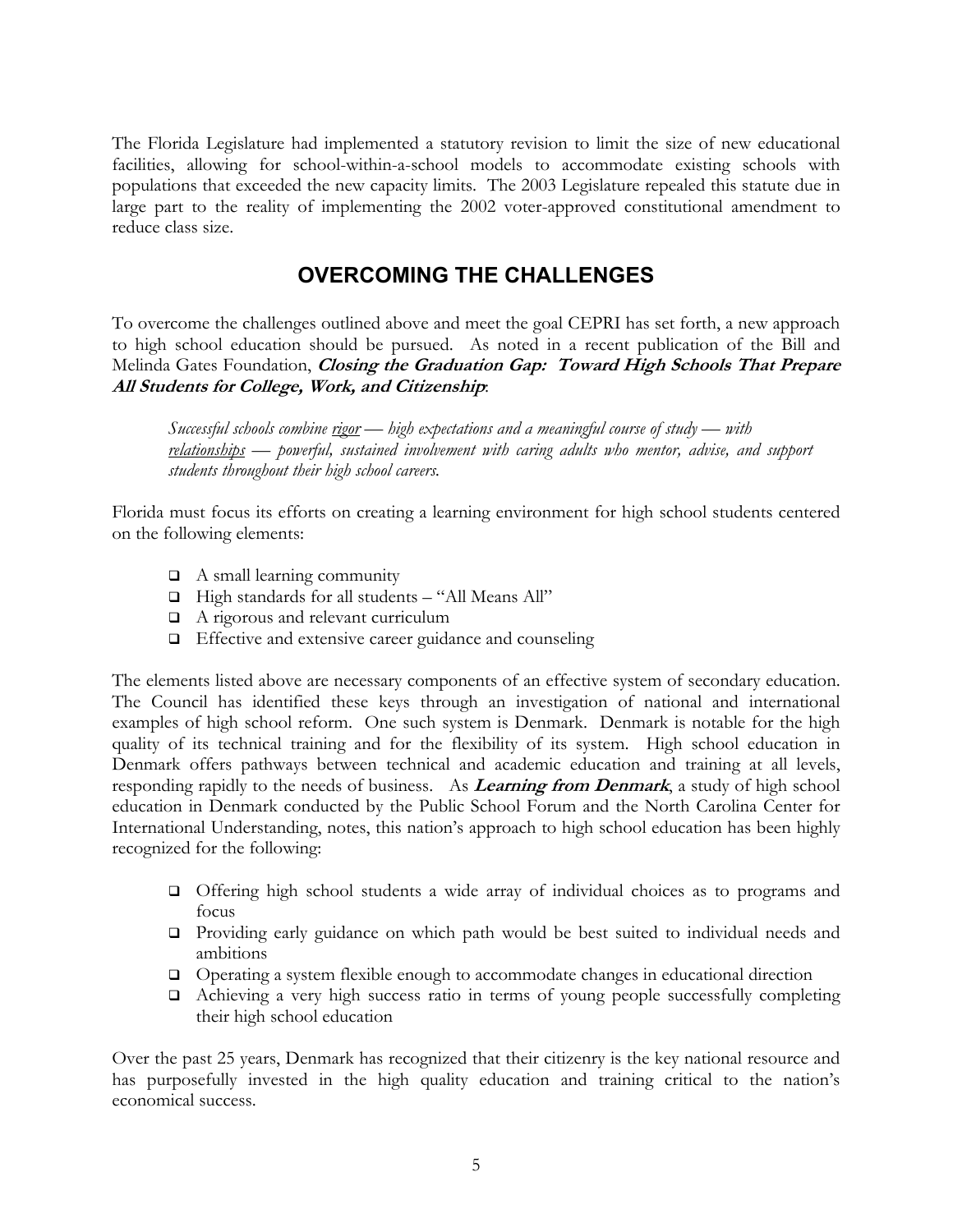The demographic and structural differences between Denmark and Florida preclude a complete adoption of the Denmark system of high school education in the state. The Council does not advocate such a replication. However, the Council strongly endorses the value of benchmarking with other systems, both domestically and internationally, to uncover the key components necessary for high achievement. Once identified, these universal components can be shaped to meet the unique needs of Florida. The following proposal for high school reform—based on a strong foundation in fundamental skills, effective and extensive career guidance, the creation of Career and Professional (CAP) Academies, and high standards for all students—presents Florida with a blueprint, grounded in proven successes abroad, to assist students in reaching their maximum potential.

# **POLICY RECOMMENDATIONS**

## **Building a Foundation for Success**



## **POLICY RECOMMENDATION 1**

*Schools and school districts should be responsible for establishing intensive acceleration programs to get students to grade-level reading, writing, and mathematics benchmarks in 5th, 8th, and 12th grade, modeling best practices nationally and internationally.* 

In order for this new approach to high school education to be a success, **a strong foundation in elementary and middle school education is a necessity**. The K-12 system, particularly the early grades, has the primary role in improving student achievement. The development of a skilled, educated workforce in Florida must be built on the foundation of a strong K-12 system that provides the basic skills necessary for higher education training and employment. The failure to achieve basic skills early in elementary school leads to problems with learning and achievement in subsequent years. Research has shown that children who are not proficient readers by the end of the 3<sup>rd</sup> grade have difficulties throughout the course of their schooling, perform poorly in other subjects, and may never graduate.

The first steps to improvement are already underway through recent reforms in Florida. Among the most critical are the funding for literacy skills being provided through the federal *Reading First* grant and state resources provided through *Just Read, Florida!*. The Department of Education received \$50.6 million from the federal government for *Reading First* for 2003-04. The Department of Education awarded 26 Reading Coaches Model Grants in 2003, totaling \$13.4 million. The Governor proposed and the Legislature passed the Middle Schools Reform Act, to increase the rigor of academic instruction in grades six through eight. Almost \$17 million in funding for reading coaches in the lowest performing programs was provided for the 2004-05 fiscal year.

Though the state has seen great advances in student achievement, aggressive strategies to accelerate student learning and improve basic skills must still be pursued by the state. Industrialized countries that have undertaken large scale education reform provide a vision for how to achieve high standards for all students. In countries that have succeeded in bringing students to high standards, the following characteristics are an important part of the reform:

- $\Box$  Core teachers stay with students for two or more years,
- □ Common planning time is allowed for all core teachers,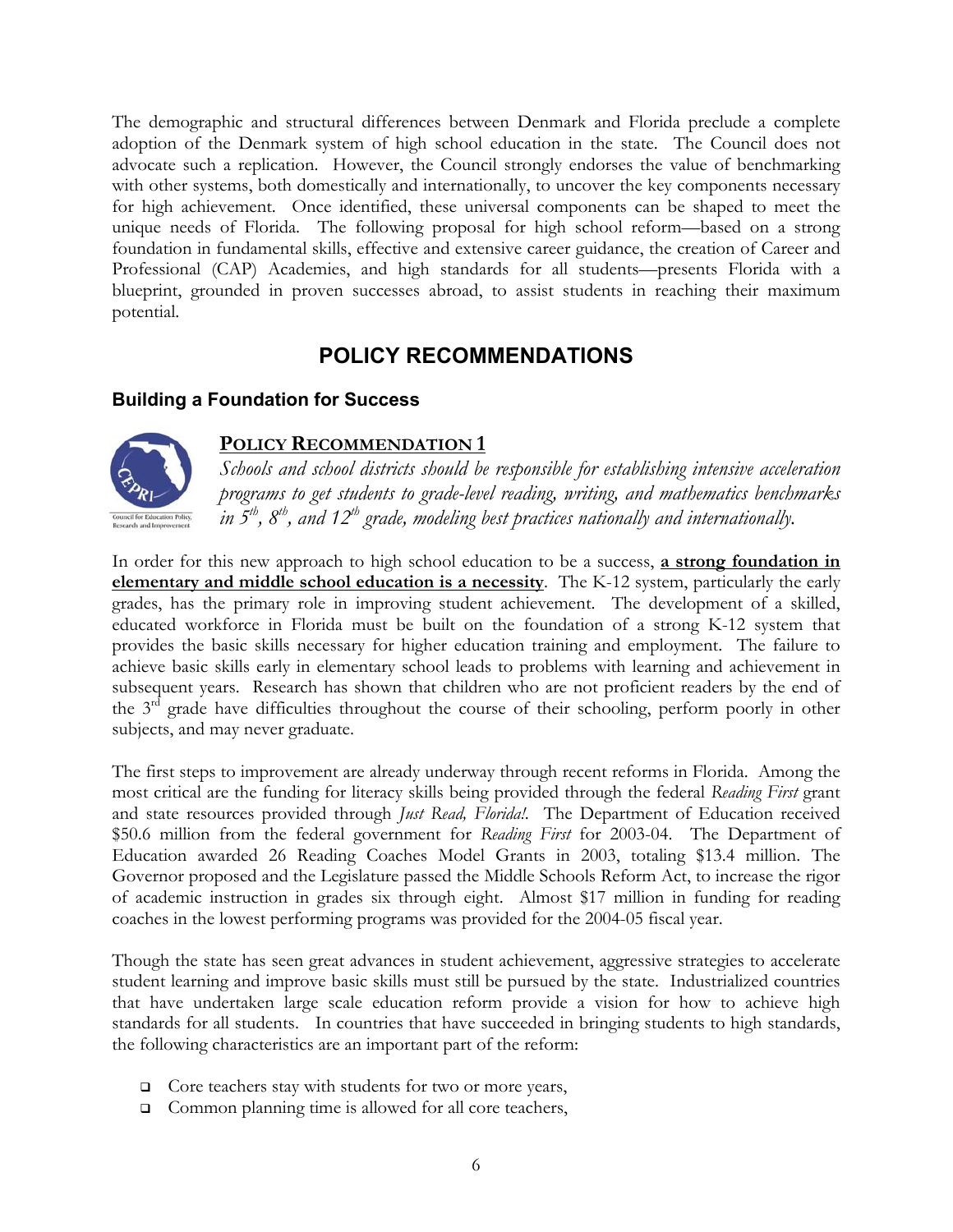- $\Box$  Tutoring is provided on a daily or weekly basis by the same teachers,
- $\Box$  Longer school calendars for students (190 210 days) are mandated with similar hours per day.

It is critical to avoid involving students in "more of the same" pedagogy that allowed them to fall behind in the first place. The state must continue to emphasize the use of research-based teaching practices and pedagogies that have been shown to improve student learning and skill acquisition in a particular discipline.

- ¾ Elementary and secondary schools should implement "summer bridge" programs for the acceleration of students in reading, writing and mathematics skills, for those who are not meeting or who are marginally meeting the standards.
- ¾ Elementary and secondary schools with after-school and weekend tutoring programs should utilize the same teachers who are providing the core instruction for the students, to ensure continuity with the classroom instruction.
- $\triangleright$  School districts should administer college placement tests no later than the 11<sup>th</sup> grade to evaluate student readiness for postsecondary education. This will ensure students planning to attend a community college or university engage in coursework that will increase their likelihood of success in postsecondary education by the time of graduation.
- ¾ Elementary schools should consider adopting teacher assignments that emphasize "looping", which allows a teacher to remain with the same single-grade class for two or more years.
- $\triangleright$  Teachers should be provided with professional development opportunities to help them learn to implement research-based "best practice" teaching strategies in normal and intensive acceleration educational environments.
- ¾ School administrators should be provided with professional development opportunities to help them learn to lead and manage change within their school organizations.
- $\triangleright$  The Legislature should continue to support policies that leverage private resources like those provided through the Partnership to Advanced School Success program and the School District Matching Grants program.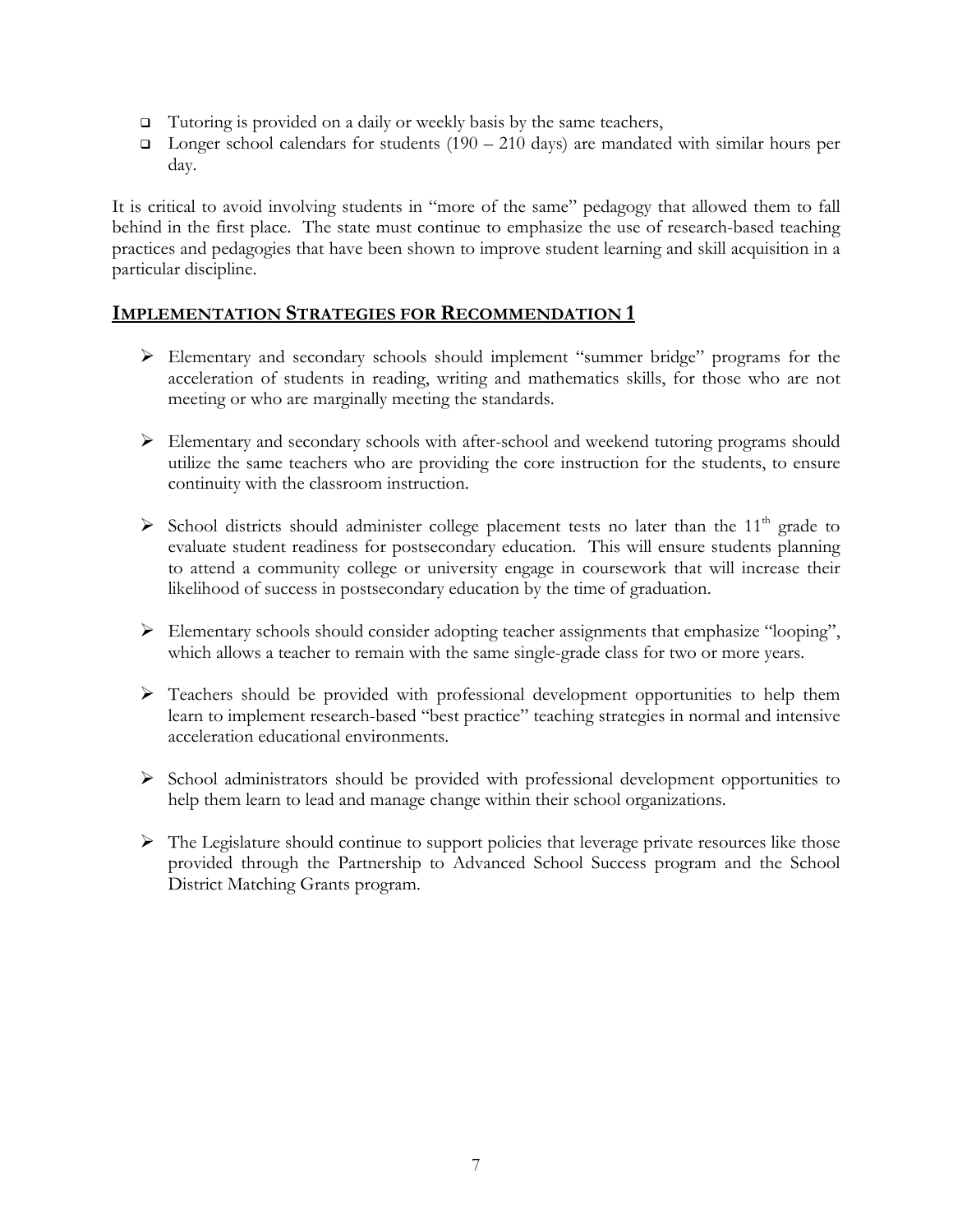#### **Effective and extensive career guidance**



#### **POLICY RECOMMENDATION 2**

*Every student in Florida should be made aware of career options by the start of high school and provided with extensive guidance in order to plan their coursework in accordance with their career aspirations.* 

Florida faces the challenge of ensuring that students in the K-12 system are properly informed and prepared for their future careers. The idea that "the only path for students to follow is the traditional route to a four-year college degree" has become the perceived standard for educational success. But not all students have the desire or need for such a college degree. Better academic and career preparation are necessary to ensure the readiness of all students for the workplace. However, in the current environment, many students with different skills and abilities may not be well served. This problem in Florida may be evidenced by the high dropout rate and the fact at that only seven out of ten ninth graders graduate high school within four years. Whether students drop out or are "pushed" out because few viable alternatives are presented to them, these students leave the system with few marketable skills and limited job prospects—a situation with profound implications for these students and for the economic development of the state.

Every middle and high school in Florida must be educating its students about potential career paths as they progress through their academic careers. The historically negative perception about the quality of career education programs in high schools needs to change. Today's career education programs provide students with the skills and training necessary to pursue careers in high-wage, high-demand fields, as well as a college education, if desired. **Re-branding and marketing** requires a better awareness of careers on the part of parents and students, provided through a statesponsored, school-to-career preparation advertising campaign. While the current tools are valuable, more time and resources are needed to get students on the right track. The appropriate guidance and counseling must be offered early enough to make a difference in their long-term planning and goals.

Many graduates exit high school without adequate knowledge of their education and employment opportunities. This, unfortunately, may lead students in making uninformed career path decisions. In the report, **Decisions Without Direction: Career Guidance and Decision-Making Among**  American Youth, the authors confirm that students perceive a lack of career guidance in their schools, and often cannot name anyone outside of their parents who have been helpful in career guidance. A nationwide survey of high school juniors and seniors found only 10 percent of students identified school personnel as playing the primary influence in career guidance. Fifty-one percent of respondents did not perceive any real career guidance occurring in high school. This lack of career guidance can have dire consequences for the student, including:

- $\Box$  A decreased likelihood of success in the workplace or in postsecondary education
- Acquired skills and student aspirations not being aligned with employers' needs

The combination of the factors above has far-reaching effects on the overall economic development of the state – resulting in a diminishing pool of qualified workers.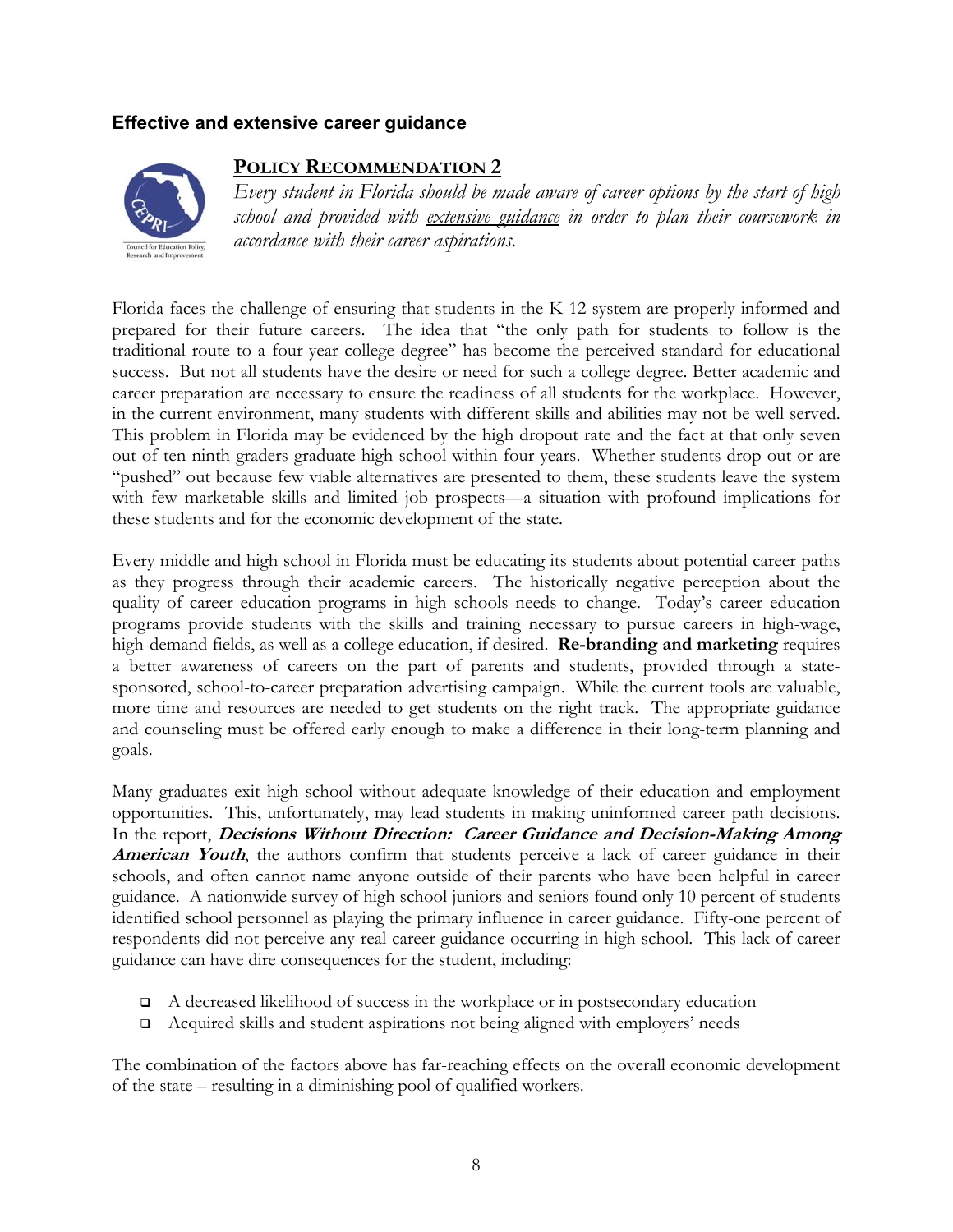Meaningful one-on-one school advising is certainly limited in Florida where the average student to counselor ratio is 364 to 1. Currently, the state offers CHOICES and eCHOICES, a program designed to provide the framework for the career planning process. Access to this program is provided to all public schools in the state. In addition, Florida provides Career Resource Network seminars and other support to school districts to enhance their career advising system.

The marketing of viable career alternatives for students must be a priority. It is imperative that parents and students are properly informed of the wide variety of high wage, high skill careers available through participation in all forms of postsecondary education, not just the bachelor's degree and beyond.

- $\triangleright$  The Department of Education, in partnership with the business community, should develop an intensive marketing campaign to attract high school students into career and professional education programs leading to careers of critical need to the state.
- $\triangleright$  The Department of Education should identify best practices for an advising system that ensures all students have access to quality time with an academic advisor. Explore the teacher-advisor model in which each teacher advises and monitors the progress of a small number of students.
- ¾ School districts should mandate the development of an education and training plan related to career interests for late middle school and high school students, to be updated along the progression towards graduation.
- ¾ School districts should utilize peer mentoring programs that rely on high achieving school peers and young adults to provide support for secondary students planning their education and careers.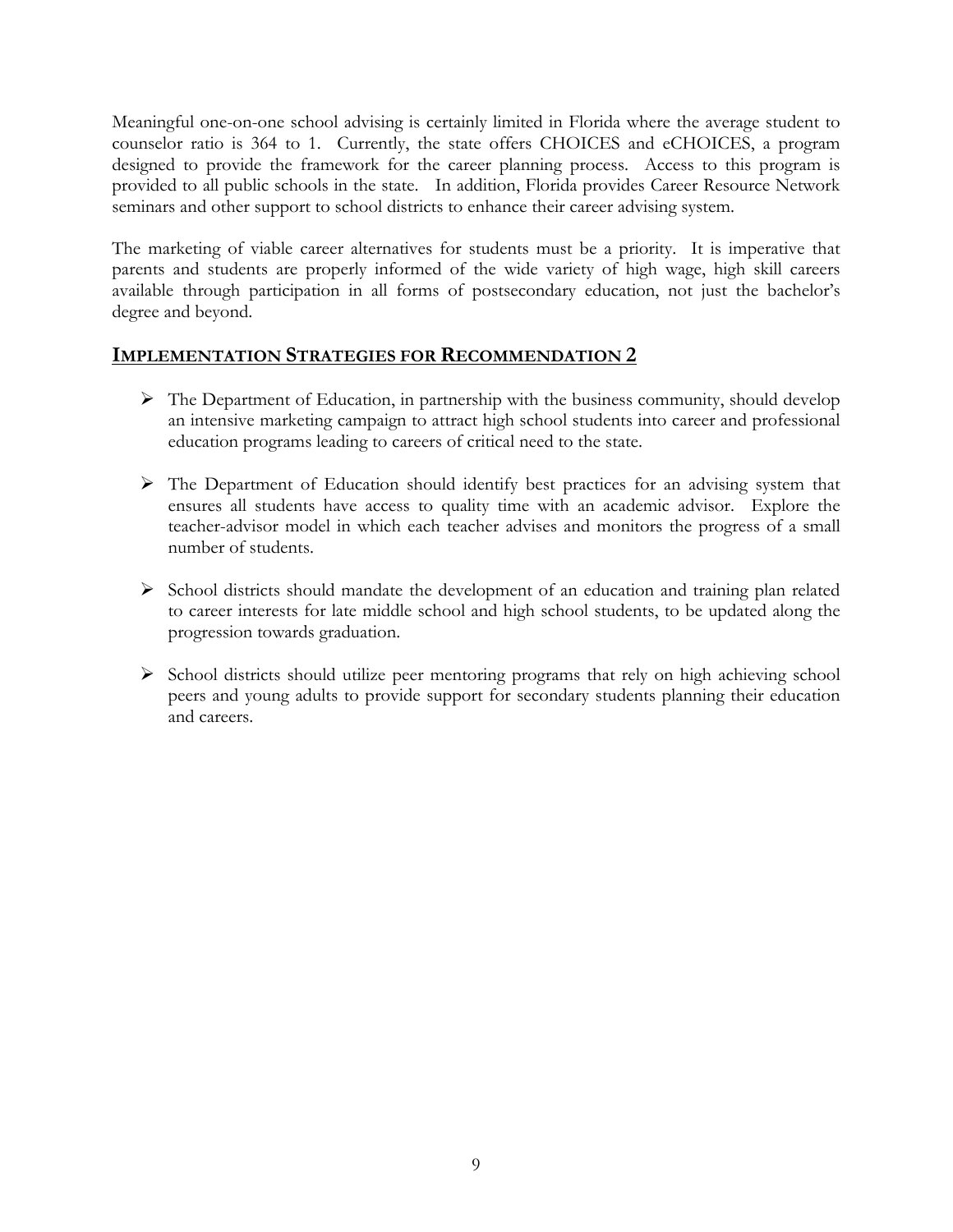## **Career and Professional Academies**



#### **POLICY RECOMMENDATION 3**

*Every high school in Florida should develop a research-based Career and Professional (CAP) Academy with the following features: 1) small learning community, 2) strong academics in a career context (with standards-based careertechnical coursework), and 3) partnerships with the local business community.* 

#### **What are Career and Professional (CAP) Academies?**

CAP Academies are **research, standards-based career academies**. The CAP Academy is a school-within-a school model characterized by:

- (1) a small learning community;
- (2) a college-prep curriculum with a career theme; and
- (3) partnerships with employers, the community, and higher education.

Each CAP Academy is organized around an occupational area such as health professions, travel and tourism, finance, information technology, or construction. This model creates a structure in which the student learning is linked with potential career outcomes, but provides the base knowledge to ensure the success of its students in any number of fields. The CAP Academy differs from traditional academic and vocational education by **preparing students for both careers and college**. For example, students who are interested in dental hygiene careers may work along side students who are planning to become physicians. The career theme is woven throughout the curriculum with the high standards necessary for admission to a university, providing students a rigorous and relevant education.

#### **How do the CAP academies bridge the gap between high school and careers?**

Developing CAP Academies in every high school provides the bridge from school to careers that is currently lacking. Incentives for the development of CAP Academies should serve as the catalyst for reform. A research-based CAP Academy will prepare the next generation of students to enter postsecondary education without the need for remediation and provide them with the opportunity for meaningful exploration of careers. Meaningful relationships and counseling are enhanced by a smaller learning community which provides interaction among a team of instructors and a smaller group of students. But these programs must be designed in the most effective manner. A CAP Academy should be a real reform in which structure, curriculum, and student expectations are transformed into a true integration of academic and career education. Although some current programs call themselves academies, a CAP Academy is a very specific, research-based model from the principles described by the Career Academy Support Network (CASN). According to CASN, the primary clearinghouse of career academy resources, the key characteristics are: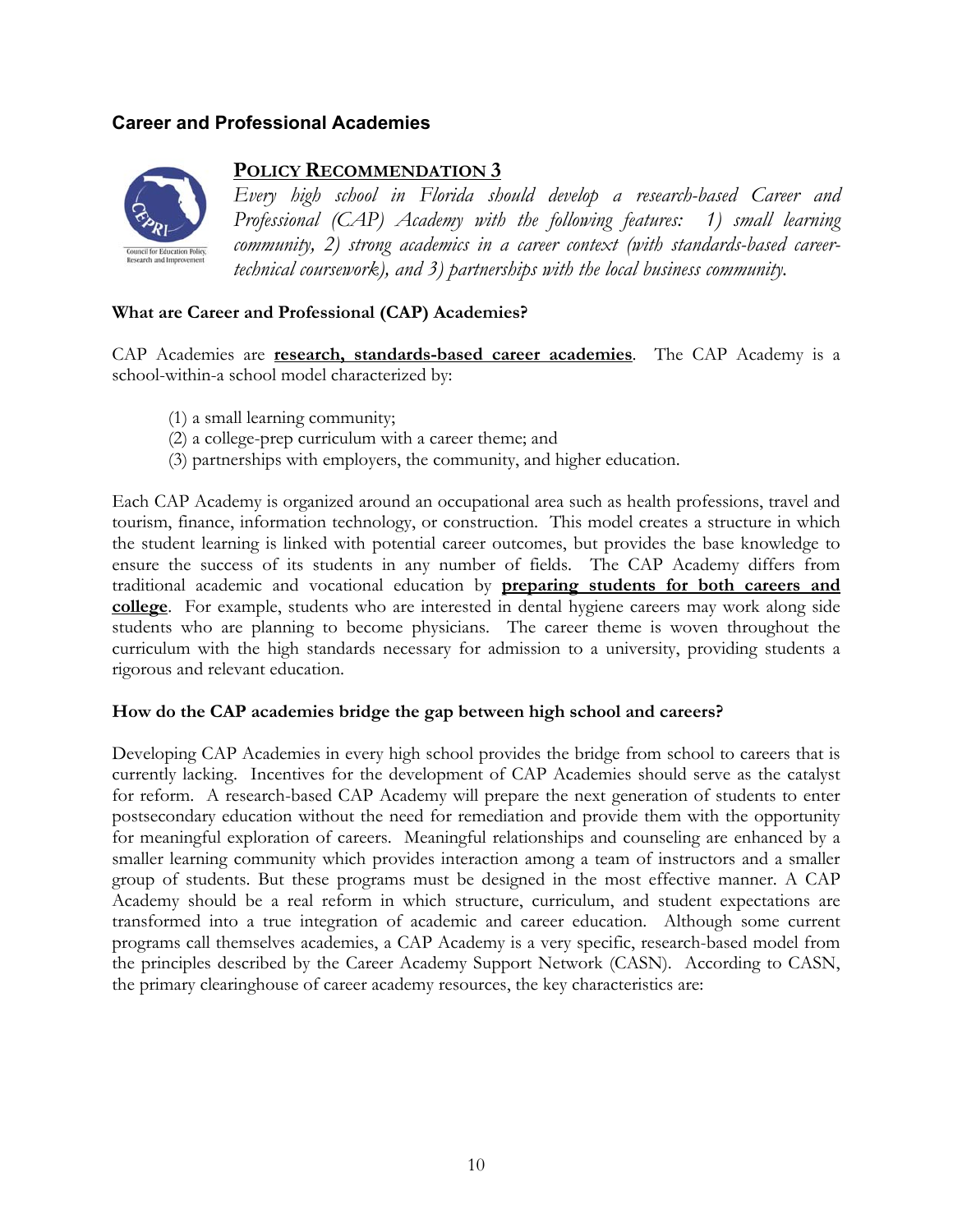| <b>SMALL LEARNING COMMUNITY</b><br><b>STRONG ACADEMICS</b><br>IN A CAREER CONTEXT<br>Academy-only classes for 2-4<br>Several academic courses per<br>$\bullet$<br>$\bullet$<br>$\bullet$<br>year that meet high school<br>academy<br>years<br>graduation and college re-<br>Self-selected cross-<br>$\bullet$<br>$\bullet$<br>quirements<br>disciplinary team of teacher-<br>facilitators, with a lead<br>Students will take at least<br>$\bullet$<br>ners<br>teacher/coordinator<br>several technical college<br>$\bullet$<br>courses on a college or high<br>$\bullet$<br>Voluntary enrollment, cross-<br>school campus before they<br>section of students<br>graduate<br>$\bullet$<br>Size limited to maintain per-<br>$\bullet$<br>$\bullet$<br>One or more courses per year<br>sonalization (no larger than<br>in a broadly defined career<br>250 students)<br>field that lets students ex-<br>paths<br>plore a full range of career op-<br>$\bullet$<br>A family-like atmosphere<br>tions<br>with a motivating, suppor-<br>$\bullet$<br>tive, disciplined instructional<br>Contextual, applied, inte- | <b>PARTNERSHIPS WITH THE LOCAL</b><br><b>BUSINESS COMMUNITY</b><br>Steering committee to govern<br>Locally selected career field<br>with a cadre of employer part-<br>Parental involvement in stu-                                                                                                                                                                                                                                                     |
|-------------------------------------------------------------------------------------------------------------------------------------------------------------------------------------------------------------------------------------------------------------------------------------------------------------------------------------------------------------------------------------------------------------------------------------------------------------------------------------------------------------------------------------------------------------------------------------------------------------------------------------------------------------------------------------------------------------------------------------------------------------------------------------------------------------------------------------------------------------------------------------------------------------------------------------------------------------------------------------------------------------------------------------------------------------------------------------------------------------|--------------------------------------------------------------------------------------------------------------------------------------------------------------------------------------------------------------------------------------------------------------------------------------------------------------------------------------------------------------------------------------------------------------------------------------------------------|
|                                                                                                                                                                                                                                                                                                                                                                                                                                                                                                                                                                                                                                                                                                                                                                                                                                                                                                                                                                                                                                                                                                             |                                                                                                                                                                                                                                                                                                                                                                                                                                                        |
| tone<br>grated curriculum<br>$\bullet$<br>Core academic academy<br>$\bullet$<br>Common teacher planning<br>$\bullet$<br>classes must be in a block,<br>time to allow curricular inte-<br>back-to-back schedule<br>gration<br>$\bullet$<br>Administrator and counselor<br>$\bullet$<br>$\bullet$<br>Project-based learning that<br>support<br>bring together skills across<br>year or two<br>academic and career classes,<br>Other course and activities<br>$\bullet$<br>possibly a school based enter-<br>outside of academy<br>$\bullet$<br>prise<br>ticulation, concurrent enroll-<br>ment<br>College and career planning,<br>$\bullet$<br>articulation                                                                                                                                                                                                                                                                                                                                                                                                                                                   | dents' decision to enroll, and<br>in various program activities<br>Business representatives who<br>provide role models, show<br>students career options and<br>Field trips/job shadowing to<br>illustrate work environments<br>Mentor, employee volunteers<br>that serve as career-related<br>"big brothers and sisters"<br>Workplace experiences (paid<br>or unpaid internships, com-<br>munity service) in the last<br>Postsecondary institution ar- |

While not specifically advocated by the CASN, it is advisable that academy students should consider an option to take several technical college courses on a college campus before they graduate, in the summer, on weekends, or during their senior year.

#### **What are the benefits of the CAP Academy Model?**

The positive results associated with career academies, structured in the research-based CAP Academy mold, have been researched thoroughly in recent years. Studies have found students in similar career academies perform better in high school and are more likely to continue their education, compared to similar students in the same schools. After assessing the most extensive, longitudinal study conducted to date on academies by Manpower Demonstration Research Corporation, William Rasberry, of the Washington Post, succinctly wrote, "The magic, apparently, is in the combination of linking academics to job prospects and the intensive involvement of adults."

Several independent studies of the National Academy Foundation's (NAF) Academy of Finance and Academy of Travel and Tourism were conducted by the Academy for Educational Development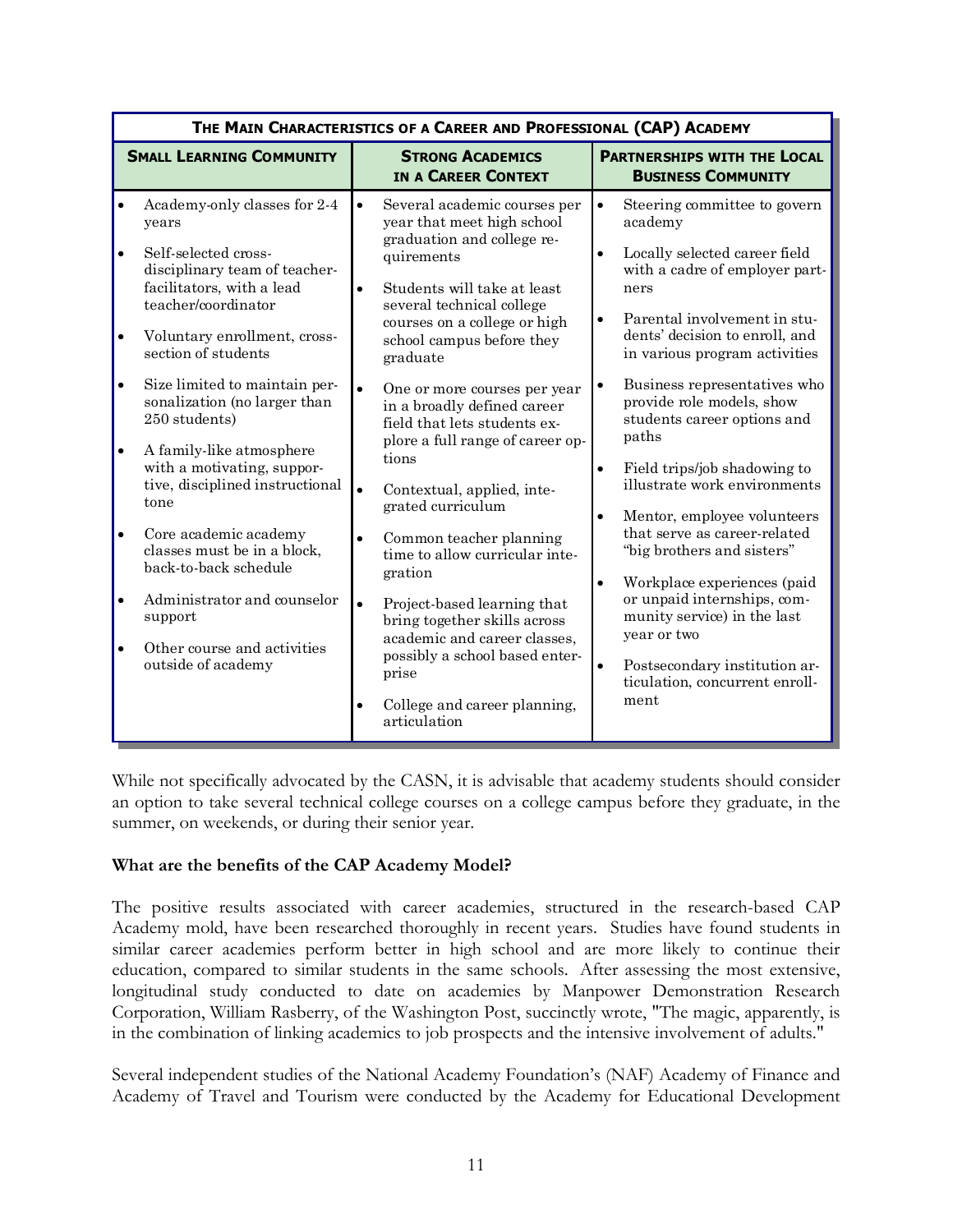(AED) in the early 1990s. These independent studies were commissioned by NAF board member companies interested in seeing the impact of the program. Among the conclusions of these studies were the following:

- □ Women and minorities were introduced to career options that were not previously available to them and gained clear perceptions of the professional career paths within each industry.
- □ Over 90% of academy students were going onto higher education.
- High school graduates rated their Academy internship highly and considered it helpful in their career decisions.
- 50 percent of Academy of Finance graduates and 40 percent of Academy of Travel and Tourism graduates were working in their respective Academy career fields after graduation.

Several studies in California have found academy students perform better than students in the same high schools who have similar demographic characteristics and ninth-grade records of grades, absenteeism, and disciplinary problems. Annual data collected from state-funded academies in California continue to show improvement after students entered an academy and while they are enrolled in academies.

- ¾ The Florida Department of Education and the State Workforce Board should work in cooperation to create a high level office to oversee the development of Career and Professional (CAP) Academies. This office should be responsible for the coordination of state planning grant awards to high schools for the development of a research-based CAP Academy design. In partnership with local business, high schools should design a rigorous academic curriculum with a career-based focus. The local business community should be responsible for the career-based elements of the program (internships, job shadowing, business lectures and steering committees or boards made up of business partners).
	- o The Florida Legislature should adopt statutory language that defines a Career and Professional (CAP) Academy and provides for a process for certification of career academies that meet the criteria.
	- o Planning grants in the amount of \$15,000 for high schools should be provided through a RFP competitive process to develop a research-based CAP Academy. High schools that currently have a career academy would be eligible to apply and redesign their model to meet the rigorous standards of the research-based CAP Academy model.
- $\triangleright$  Accelerated learning opportunities for students in the middle grades should be developed to encourage and prepare them for participation in a CAP Academy. Opportunities should be available for students, who participate in pipeline activities organized as "summer bridge" or weekend programs, to have first choice in CAP Academies. An example of a program would be a partnership between a school district and NASA for a summer science/math preparation program.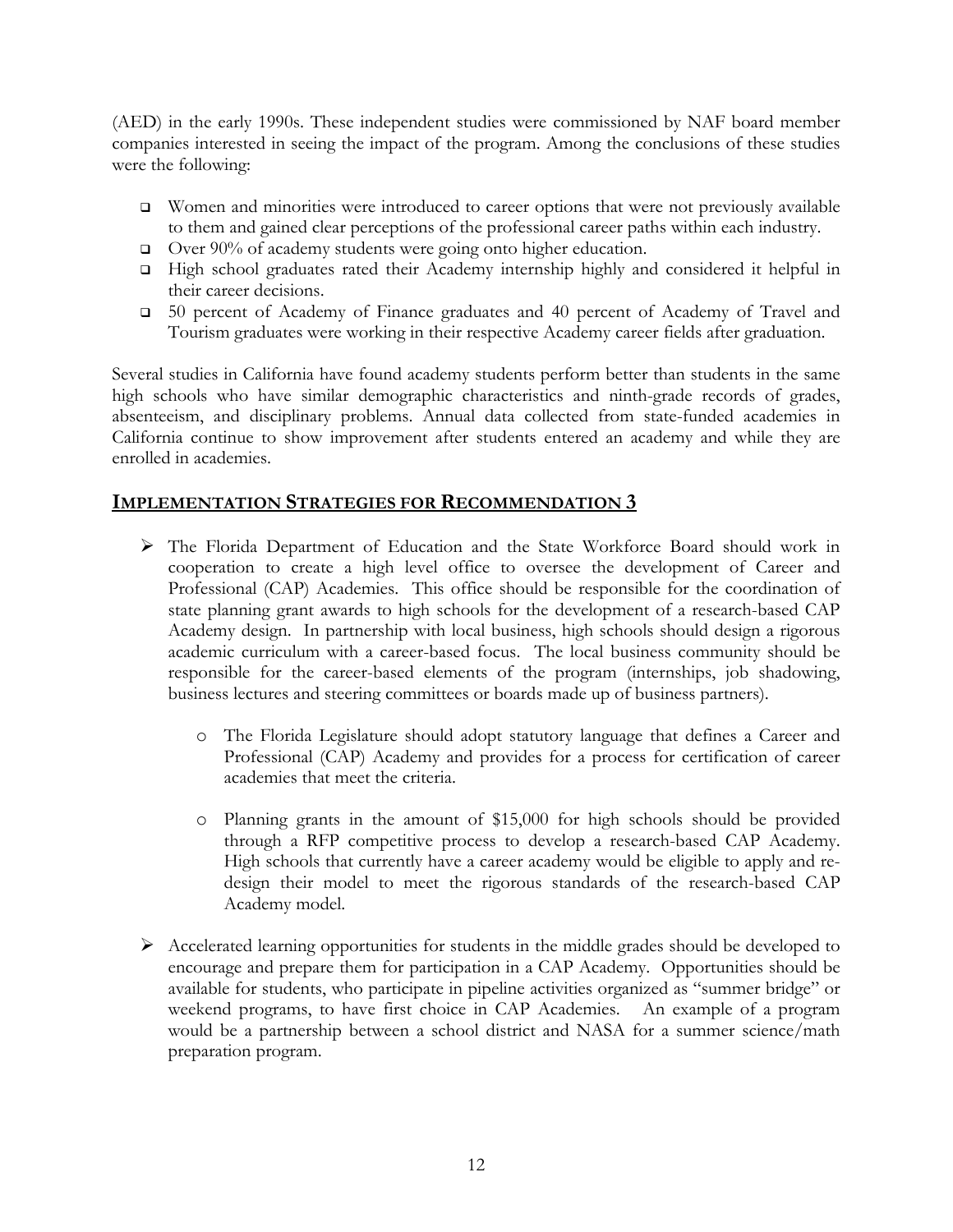¾ As part of the Department of Education's overall marketing plan to attract high school students into career and professional education (as described under Recommendation 2), CAP Academies should be actively marketed as programs that demonstrate the integration of academic and career education and provide students a pipeline into highly skilled careers.

## **High Standards for All Students – "All Means All"**



## **POLICY RECOMMENDATION 4**

*Every student in a Florida high school should graduate with a rigorous, high standards-based curriculum and an area of concentration (i.e., math/science, career/technical, humanities). Each concentration should have the same high academic foundation in reading, mathematics, and writing.* 

At all stages of development, age appropriate curriculum with an emphasis on career introduction, exploration and planning should be adopted in the public schools. No student should be allowed to leave school without being exposed to the opportunities available to ensure their future success in life and without developing a plan on the education and training required to achieve that success. Students must be made aware of career opportunities early enough to develop a plan by the start of high school. They should have a plan for education and work prior to putting on their caps and gowns on graduation day. And the schools that graduate these students must be evaluated on more than basic reading and writing skills – the career readiness of their students is essential.

Fundamental reform requires higher standards, better support for students, and a restructuring of curriculum. **The standards for students should be the same regardless of whether a student plans to go directly to work or directly to a postsecondary institution**. In the old paradigm, students were guided in their curricular choices by assumptions about their level of ability. The new paradigm assumes all students have the ability to meet higher standards and their efforts will determine their success.

- ¾ The Florida Department of Education should establish new standards for a high school diploma based on the following outcomes:
	- a) Middle grades mathematics curriculum designed to have students mastering Algebra 1 in the  $8<sup>th</sup>$  grade.
	- b) Phase out all general mathematics courses offered to high school students
	- c) Pursue policies that vertically align the curriculum of students in the middle grades with the high school that will be serving those students, similar to pre-AP vertical alignment efforts of the College Board.
- $\triangleright$  Funding and resources should be provided to support teacher professional development in instructional practices that will support high student achievement, integration of academic and technical curricula, and use of "applied academics" that is rigorous but contextual and leads to improved student motivation and conceptual understanding.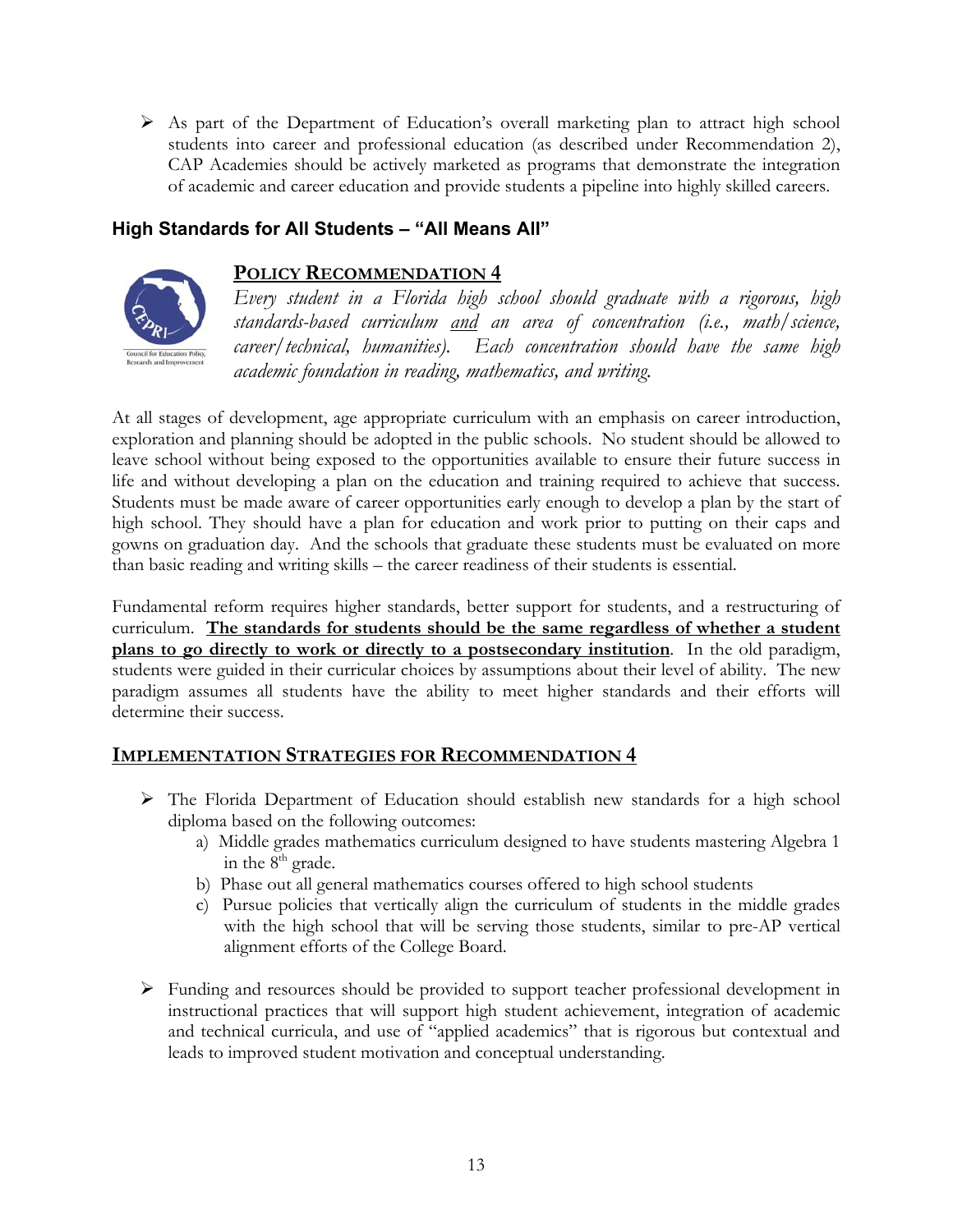$\triangleright$  In partnership with community colleges and school district area technical centers, high schools should identify opportunities for students to include career/technical coursework in their program of study.

## **Better Educated and Highly Skilled Workers**

Providing a high quality high school education with academic rigor and career relevance is Florida's best opportunity to increase the economic well-being of its citizens and the economic development of the State. Following the path outlined above will allow Florida to realize the following long-term outcomes:

- More students graduating from high school with high levels of academic and career skills.
- More graduates continuing their education and training in postsecondary institutions, both career-technical and academic programs.
- More high skill, high wage "knowledge workers" to attract greater economic development to the state.

To ensure these reforms are implemented and the desired outcomes are reached, it is imperative that evaluation of high schools is expanded to include performance outcomes that are critical indicators of the state's success in preparing students for the workplace.



## **POLICY RECOMMENDATION 5**

*High schools should be evaluated and rewarded for improvement on measures relating to the successful transition of students from high school into careers and postsecondary education through the use of outcomes such as graduation from high school and continuation rate into a school district technical education center, community college or university program.* 

**The most important catalyst for change is a high-stakes accountability process that provides incentives to high schools for improvement in the transition of their students to careers or**  further education. Currently, the application of school grades based on the FCAT has created a culture of accountability that has produced significant improvements in student achievement. Unless high schools are held accountable for completion and postsecondary continuation outcomes, their primary focus will remain on assuring students meet the minimum standards on the  $10<sup>th</sup>$  grade FCAT examinations. The minimum FCAT score required for graduation does not align with the competencies necessary to enter a postsecondary institution without the need for remediation.

## **IMPLEMENTATION STRATEGIES FOR RECOMMENDATION 5**

 $\triangleright$  The Department of Education should include multiple measures of performance for use in accountability. Measures such as attendance, the lowering of dropout rates, and the percentage of students passing end of course exams may be added to the FCAT scores currently used.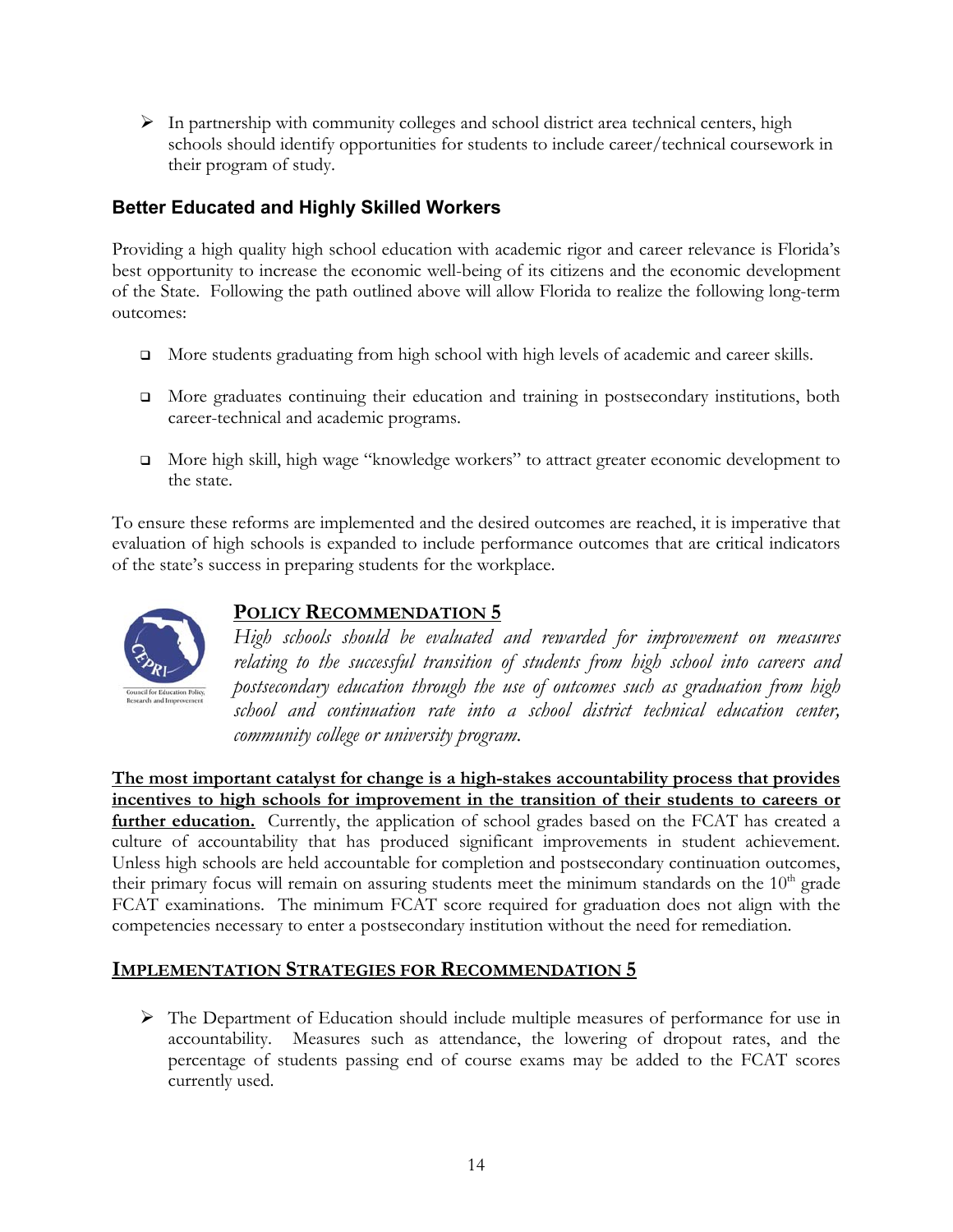- ¾ The Department of Education should create a career/workforce outcomes feedback report on the postsecondary progression and success of high school students to provide a baseline analysis for which high schools may be evaluated on their success in getting their students ready for postsecondary career-technical and/or academic programs.
- $\triangleright$  School districts should develop a set of applied learning standards that lead into more powerful exploration of careers, integrated into high academic standards.

## **The Transition to Careers**

A skilled workforce is a primary determinant of the state's ability to respond to the demands of the economy of the 21<sup>st</sup> century for a knowledge-based workforce. Career and technical education programs are essential in meeting this demand given that **over 60 percent of the projected job growth in Florida through 2010 will be in occupations requiring postsecondary education and training, but not a bachelor's degree**. Additionally, nine of the top ten fastest growing jobs in Florida over this period will require an associate's degree or a postsecondary vocational certificate. Despite these figures, state support for career and technical education has declined dramatically in the past few years. Florida must recognize that career, technical and adult education is critical to the current and future economic development of the state of Florida. Therefore, a higher priority must be placed on it in the budget process in order for Florida to successfully compete in the global marketplace.



## **POLICY RECOMMENDATION 6**

*Florida should place a greater priority on ensuring adequate resources are provided to postsecondary adult and career education programs to meet the current and projected demand for skilled workers.* 

Despite the fact that demand for workers with this educational level is out-pacing the supply, funding levels for career and technical education have decreased substantially compared to other educational sectors, in recent years. Though many factors may account for this substantial decrease, the lack of strong political advocacy perpetuates the perception that career and technical education is the forgotten "stepchild" in the budgetary process. Postsecondary career and technical education accounts for a very small share (about 5 percent) of the entire education budget.

Without adequate funding, the state will not have the skilled workforce necessary to be competitive in the global marketplace. In recent years, the current funding structure has not provided adequate support for the development of programs that recruit and train high school students and graduates in high demand fields.

It is imperative that the importance of career and technical education to the economic development of the state is recognized and greater attention and resources are placed on such education. In a recent report, CEPRI outlined specific steps for ensuring an accountable and adequate funding procedure for adult and career education (see **A New Emphasis and Funding Methodology for Adult and Career Education**).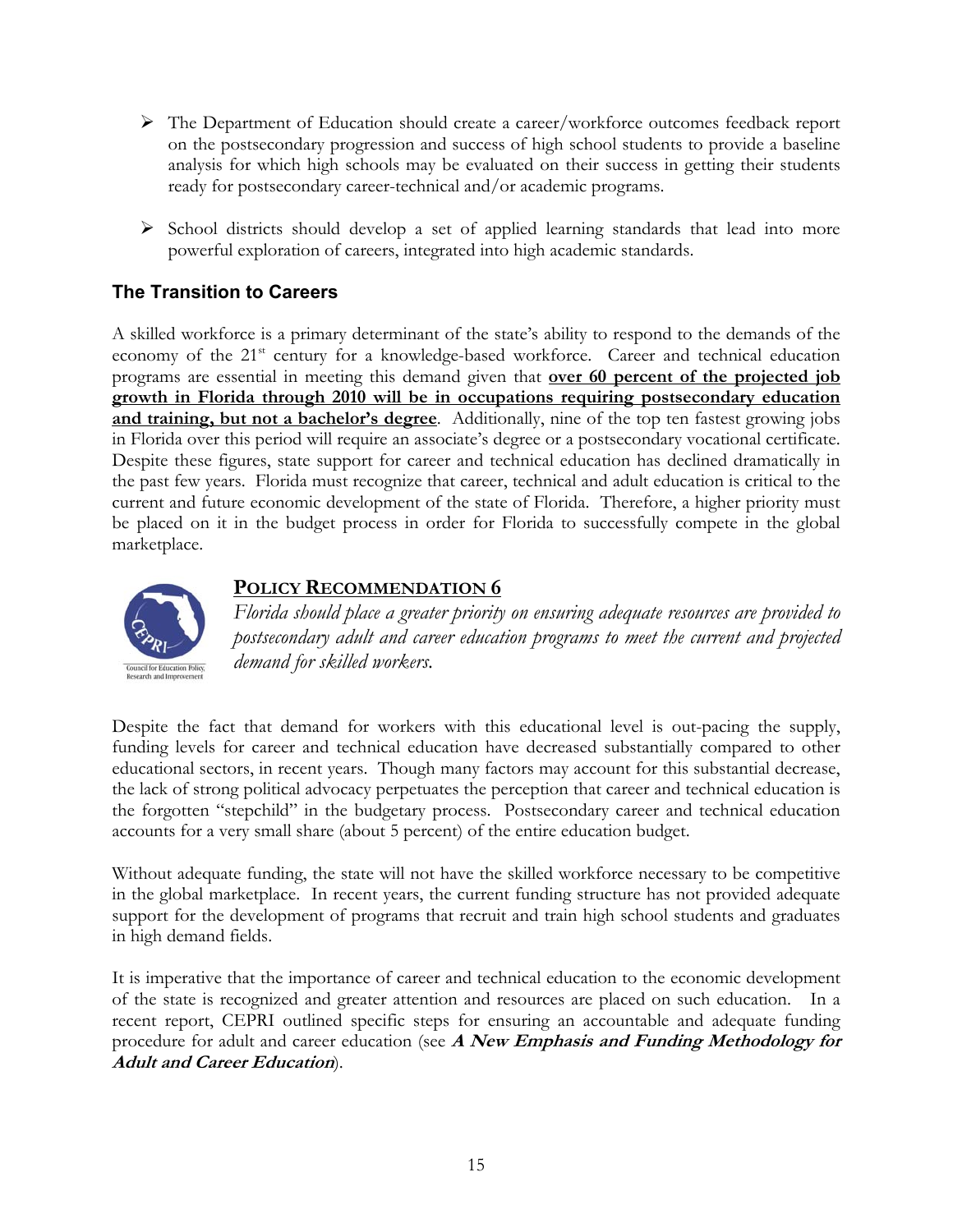

## **POLICY RECOMMENDATION 7**

*All career and technical education programs should ensure that their program completers exit with skills and credentials endorsed by local and/or state industry sectors.* 

The training offered must be relevant in today's economy and look toward the jobs of the future. Peter Drucker has spoken of how the "next society will be a knowledge society." Education and training efforts must focus on development of programs to fulfill these needs. Creating more highwage jobs in Florida requires employers know there will be skilled workers to fill those jobs.

No one benefits more from excellent career-technical education and training programs than Florida's business community. As the employers of the workers produced by the state's education and training providers, the presence of business and industry leaders in career education planning is essential. Still, business involvement will likely be most successful on a regional level. Local stakeholders have vested interests in producing qualified workers for local employers. The communication among these education and business leaders is vital to the success of local efforts to coordinate education and training with the skills required by employers.

Public sector vocational-technical centers, community colleges and universities provide most education and training in Florida. The state has made great strides in recent years in focusing the efforts of these institutions in high-wage, high-skill areas. With organizations like the Workforce Estimating Conference, the path to success in this objective has already been laid out.

Local training providers must request business input and local employers must respond to the call for help. Training requirements for education programs must be in line with current work skills requirements. Career-technical training efforts and cooperative arrangements, like those provided through pre-apprenticeship programs, charter technical centers and collegiate high schools, are excellent ways to achieve a better-trained workforce.

- ¾ School districts and chambers of commerce should promote the development of educational partnerships in which high school students graduate with a two year career-technical credential endorsed by local business and industry through programs like charter-technical and collegiate high schools.
- $\triangleright$  The Legislature should provide funding and incentives for technical centers and community colleges to offer postsecondary career-technical coursework for high school students in partnership programs.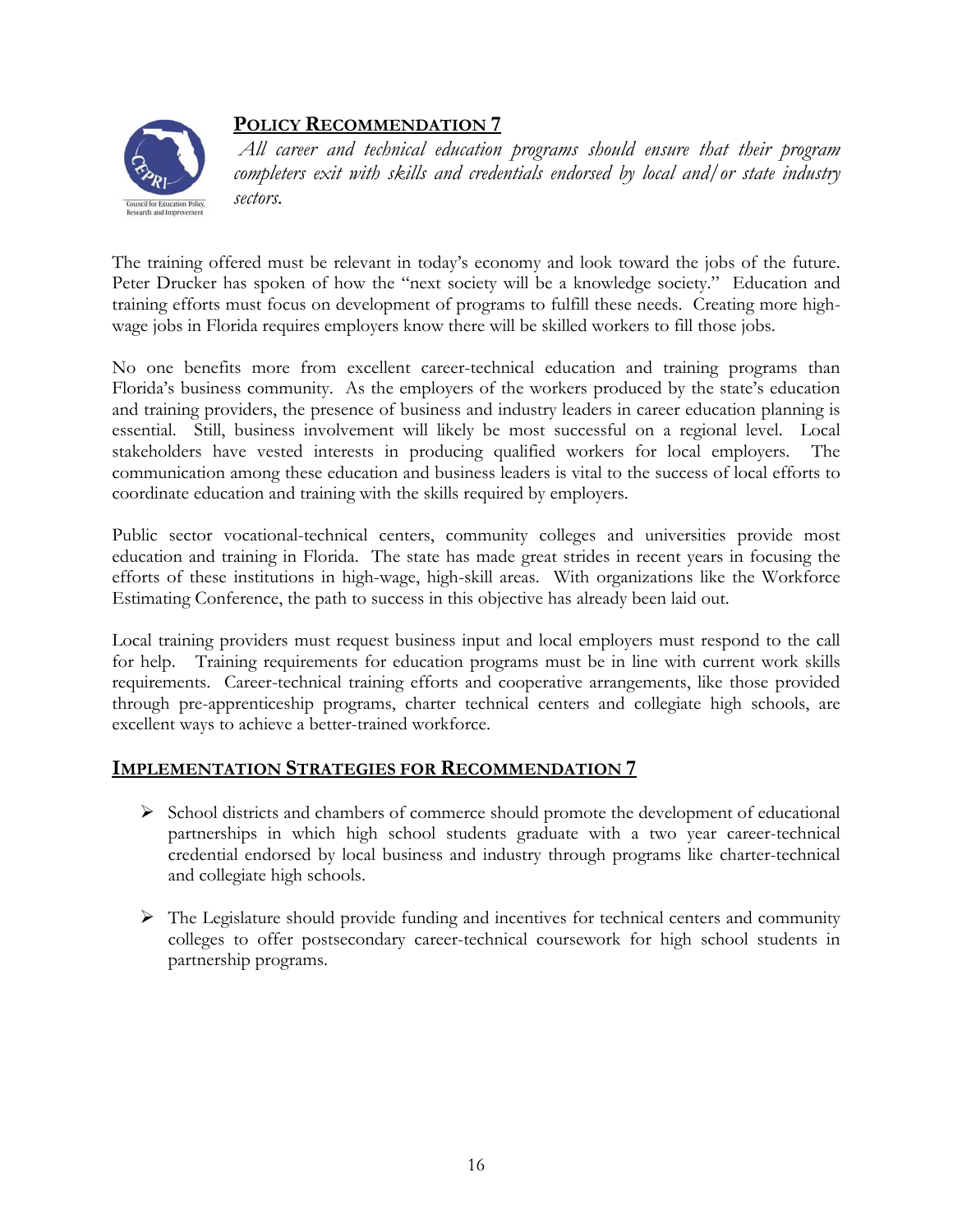

## **POLICY RECOMMENDATION 8**

*Community colleges and area technical centers should jointly develop, within their local service areas, a strategic plan for career and technical training in partnership with local industry sectors.* 

The workforce development system in Florida is decentralized and fragmented with dozens of agencies involved in various components of the system. The populations served through this system are varied, from at-risk youth to unemployed or displaced workers to current workers. A dual system of delivery exists throughout the state with a mix of education and training programs provided by community colleges and school district technical centers.

Currently, school districts and community colleges both provide postsecondary career, technical and adult education programs:

- ¾ 48 school districts and 25 community colleges provide postsecondary adult vocational certificate (PSAV) programs; some of which are in overlapping service areas.
- ¾ 57 school districts and 18 community colleges provide adult general education programs.
- $\triangleright$  Only the 28 community colleges offer associate in science (AS/AAS) degrees.

The dual system of delivery for career, technical, and adult education has raised several issues over time, focusing mainly on duplication and access. The system should require local educational institutions work together in producing a credentialed workforce rather than competing for students to enroll in their programs. Duplication of services within a local service area should not be encouraged, but adequate access to training programs is essential, especially for Florida's most disadvantaged citizens.

- ¾ In cooperation with local workforce development boards, area chambers of commerce, community colleges, school districts, and area technical centers should conduct a "needs assessment" analysis to determine which training programs are critical to the economic development of their region. These needs assessments should form the basis for a strategic plan for career education for the region. These strategic plans should address, at a minimum, the following elements:
	- Articulation agreements between postsecondary vocational and college programs to assure the "seamless" transition of students.
	- Plans for avoiding duplication of high-cost facilities and equipment, either by avoiding program overlap or by sharing resources
	- $\Box$  The development of "career ladders," with support from local employers, which take students from high school through higher levels of postsecondary training.
- $\triangleright$  The local strategic plan should ensure adequate access to education and training programs by examining the feasibility of the following:
	- $\Box$  Multiple site offerings to reach the most disadvantaged populations,
	- $\Box$  Flexible scheduling through weekend and night courses for the working population
	- □ Short-term, accelerated training options, and
	- Distance learning, where appropriate.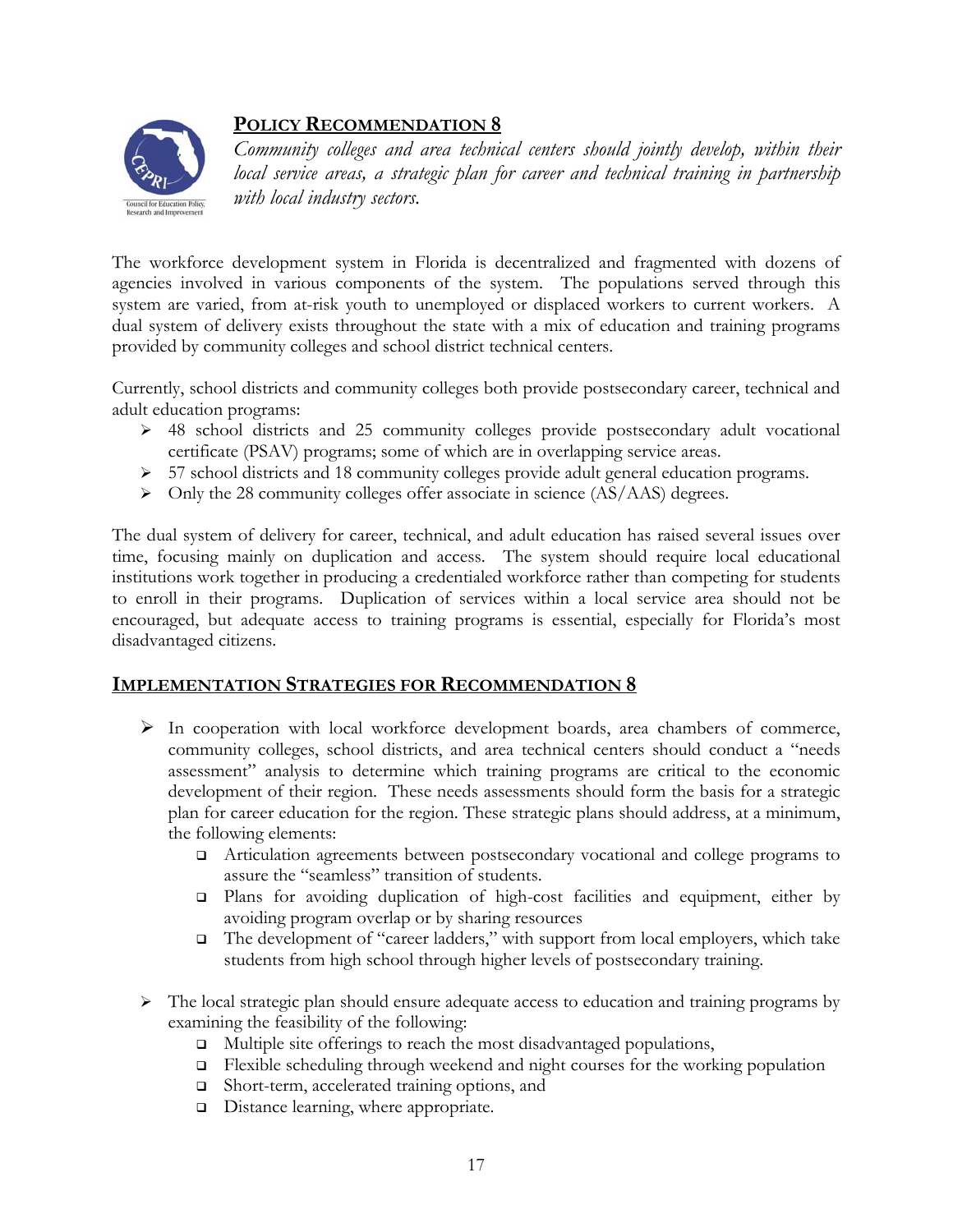- ¾ To ensure access to training for disadvantaged populations, the Legislature should provide adequate financial aid for enrollment in career and technical education programs and parttime students.
- ¾ Districts that develop and implement effective strategic plans, based upon outcomes established by the accountability process, should be eligible for incentive funding.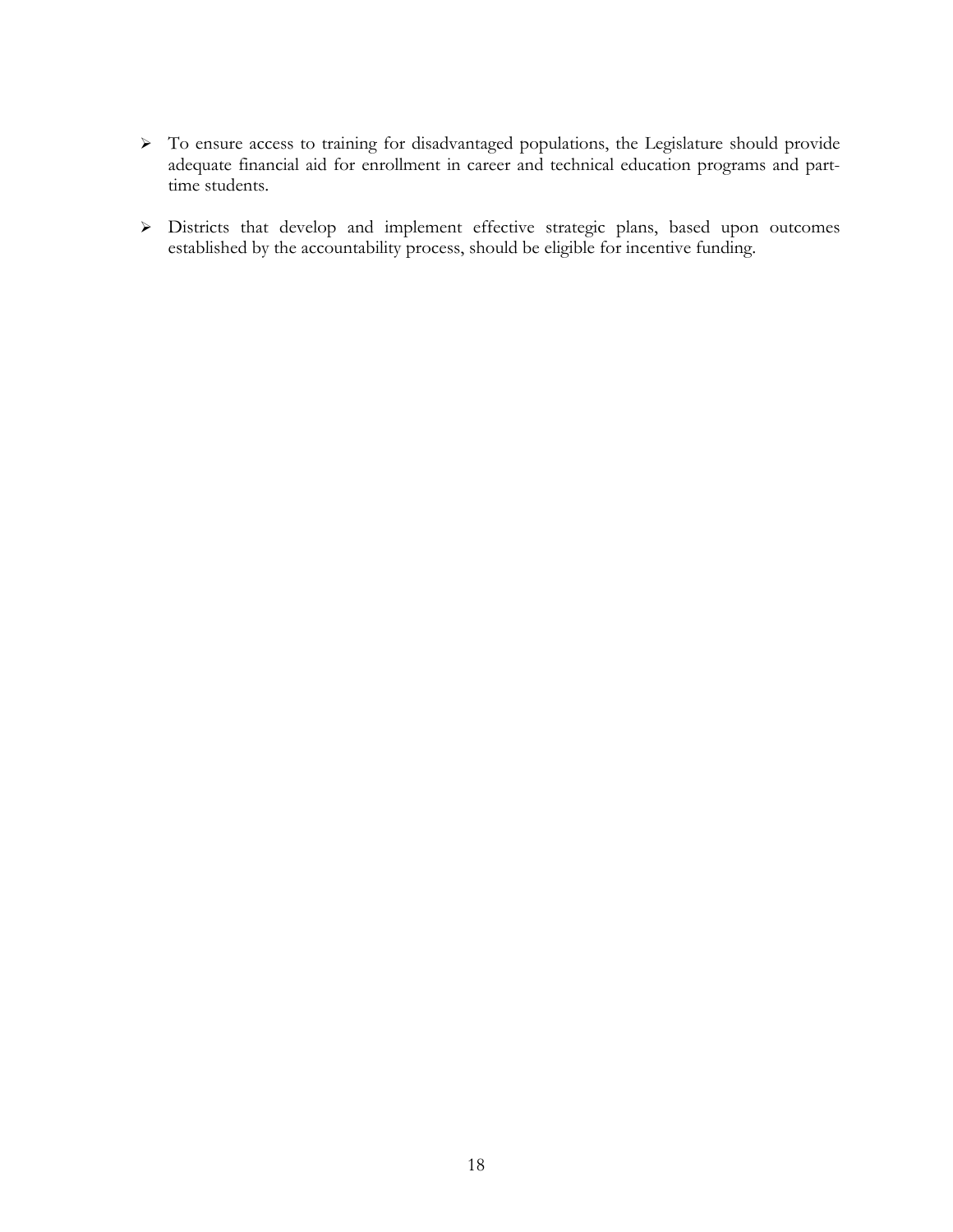# **CONCLUSION**

Creating effective high school learning communities that provide rigor and relevance to students is critical to the development of a highly skilled Florida workforce. As Florida looks for ways to improve the social and economic welfare of its citizens, this report recommends the development of more effective high schools and better connections between the K-12 and postsecondary sectors. By overcoming several critical barriers to success – readiness in fundamental skills, readiness for career and professional education, the lack of meaningful career guidance, and the size of the learning community – **the Council seeks to improve the fundamental skills and career/postsecondary readiness of its K-12 population, providing students with the tools to make a choice to pursue immediate employment following high school graduation, a technical certificate/degree at a technical center or community college, or a bachelor's degree at a community college or university**.

The K-12 system should provide the following elements to assist in the successful transition of students to careers:

- $\Box$  A small learning community
- High standards for all students "All Means All"
- A rigorous and relevant curriculum
- Effective and extensive career guidance and counseling

The Council believes "Career and Professional Academies" (CAP Academies) provide a comprehensive solution for many of the challenges faced in creating a high quality high school experience. However, regardless of a student's willingness or ability to participate in an academy, Florida must focus on providing the rigorous curriculum, necessary for attaining the education and skills for high wage, high skill employment, to all of its students.

In addition to the issues discussed in this report, the Council also understands many Florida citizens who have already exited the K-12 system have education and training needs. Serving these populations requires continuing support for adult education and exploration of new models to serve recent high school dropouts. As the Council examined best practices, one of the programs developed by Denmark in their education reform stood out. The Danish "production school" model may serve as an example of a program that combines the attainment of basic skills and specific career skills in a single model.

To reach the goal of all students graduating from high school fully capable of choosing among various outcomes for success, the Council strongly recommends the path outlined in this report. The challenge is great with over half of Florida's ninth grade students not adequately prepared to be successful and meet the needs of the state's economy; yet, the opportunity is there. A career and professional education system with a greater focus of attention and resources is the main catalyst for significant improvement on the road to successfully achieving this goal.